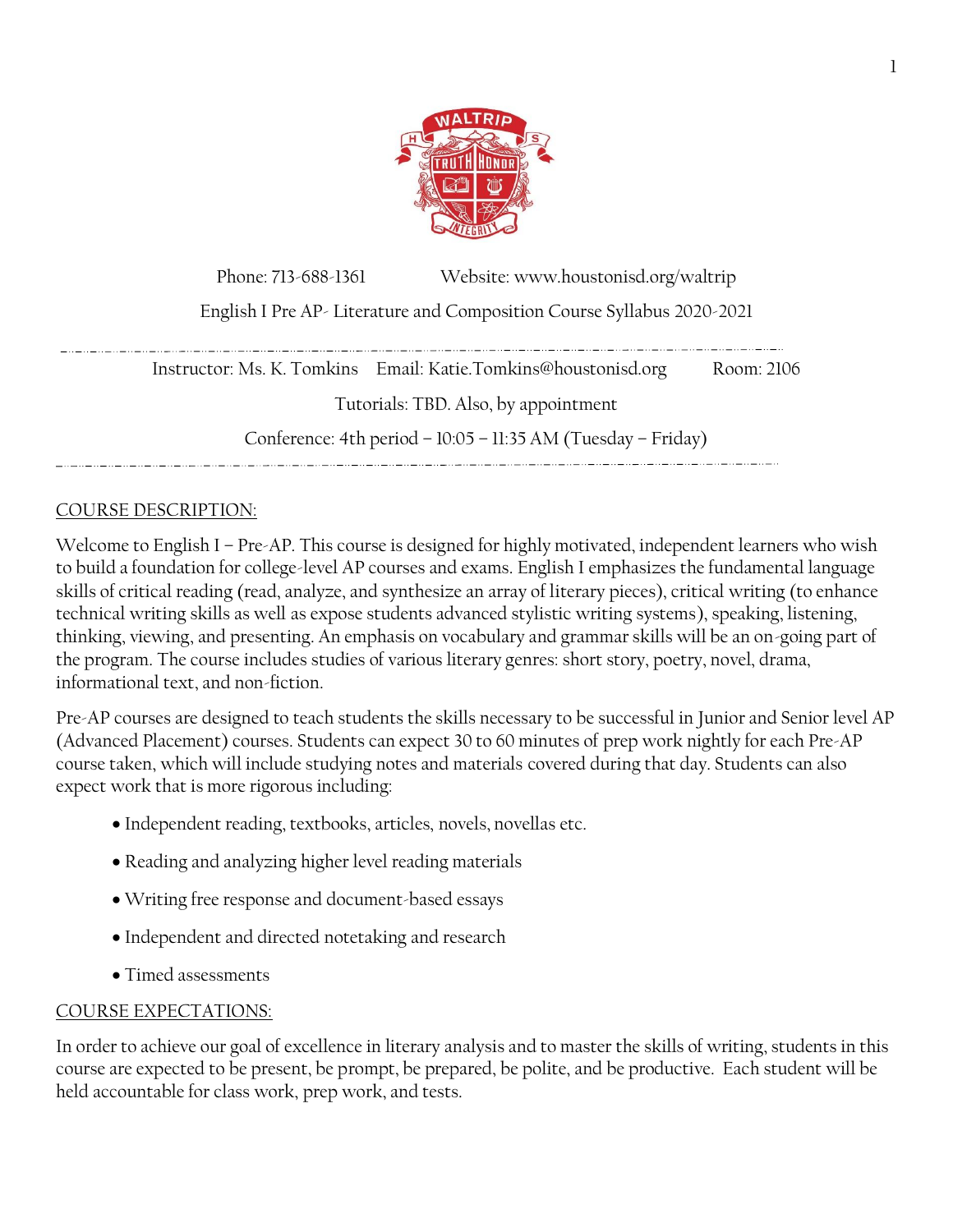### REQUIRED MATERIALS:

Students are expected to come to class prepared and with the required materials. Failure to do so will result in wasted class time, slower learning, and possible disciplinary action. Please have the following items with you every day.

Composition Book

Sticky Notes

Lined Paper

Double-Pocket Folder or Binder

Blue/ Black Ink Pens and Pencils

Charged Power-up laptop w/ charger

Independent reading book (online or paper copy)

\*\*Students will turn in the materials to the class and then the class will provide the correct materials needed for each lesson. If you have any questions, please reach out to me.

## TEXTS:

The textbooks for the course are as follows:

- Holt McDougal's *Literature*, grade 9
- Various fictional novels (provided)
- Various articles (provided)

## REQUIRED ONLINE RESOURCES:

Houston ISD uses the online platform the HUB for students to access assignments, class info, grades, etc. We will use the HUB throughout the year for different assignments, therefore a charged laptop is a requirement for my class. **Other online resources may be used at the discretion of the teacher.**

## HOMEWORK REQUIREMENTS:

Homework will be reserved for classroom assignments that are unfinished by the end of that class period. Consistent failure to complete homework assignments will result in slower learning, below level mastery of objectives, poor grades, and parent/teacher/student conferences.

## GRADING SCALE:

Grading of student work is based on state and district-required learning standards (Objective) and should provide clear expectations for mastery (Closing Product). Grades will be provided to students and entered into GradeSpeed in a timely manner. A minimum of two (2) grades should be recorded each week and Tests/Projects/Quizzes which may carry a heavier weight should be offered multiple times in a grading cycle so that students have ample opportunity to show mastery of content. The following grade weights will be used to determine six-week grades:

| Classwork/Homework | $50\%$ (min 5) |
|--------------------|----------------|
| Test/Project/Quiz  | $30\%$ (min 2) |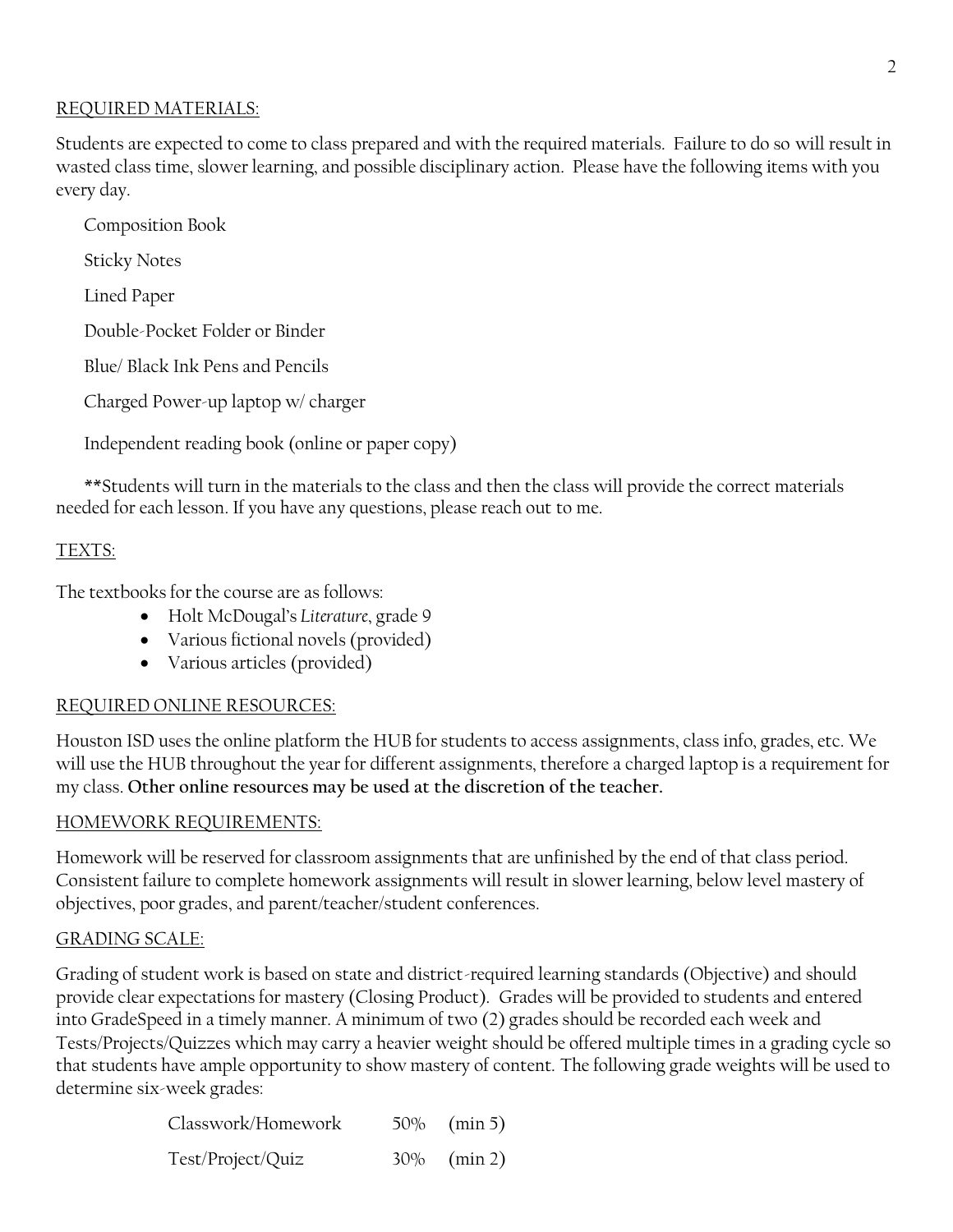#### ACADEMIC DISHONESTY:

Plagiarism, cheating and **unauthorized group work**; fabrication, falsification, and misrepresentation; stealing and abuse of academic materials; complicity in academic dishonesty; and academic misconduct is unacceptable and will not be tolerated. Such decisions about academic dishonesty are at the teacher's discretion. If it is determined that cheating has taken place in any capacity, parent contact will be made along with a referral to your grade level AP, and a score of zero for that assignment with no make-up.

Except during designated group work (unless otherwise told), you are expected to complete homework, class work, and tests **on your own**. If you use someone else's work—even a phrase—in an essay or assignment, or talk during a NO TALKING assignment, such as a quiz or test, you will receive a ZERO and your parents will be notified of what has occurred. If you copy or otherwise cheat, you will receive a ZERO and your parents will be notified of what has occurred. Cheating is morally unacceptable and will not be tolerated, but more importantly, cheating does not prepare you to make it on your own.

*Students who plagiarize homework, class work, projects or tests will be given.*

- *a zero on the assignment*
- *notice to counselor*
- *teacher/parent conference*
- *will not be allowed to make up assignment (at the teacher's discretion)*

### REPORT CARDS & PROGRESS REPORTS:

Report cards with each student's grades or performance, conduct grades and absences in each class or subject are issued to parents once every six weeks and progress reports are issued every three weeks. Use Gradespeed to continuously look at your grades so you are prepared once progress reports and report cards are issued.

#### EXTRA CREDIT:

Extra Credit assignments will be offered for each grading period at the teacher's discretion.

#### ATTENDANCE:

Student criteria for graduation is contingent upon accurate attendance being taken. Students will be marked absent if they do not participate in class and/or sign the sign-in sheet every day.

#### ABSENCE AND MAKE-UP LEARNING POLICY:

If you are absent, you are required to make up the learning that you miss. There is no way to recover the time lost when a student is not class. In an effort to keep your learning on track when returning from an absence, you must use the HUB to find that week's assignments or attend tutorials the day you return from your absence. These measures are the sole responsibility of the students to initiate and must be completed within one week of the absence(s). A student who does not make up assigned work within the time allotted by me will receive a grade of zero for the assignment. If you know you are going to be absent ahead of time, including absences for extracurricular activities, see me to get your makeup work prior to your absence.

HISD board policy states that teachers will provide a reasonable amount of time for students to make-up work. A rough standard is one to two days of make-up time for every school day missed. Even so, the district generally allows the teacher to determine what is reasonable given the particular circumstances of a student's